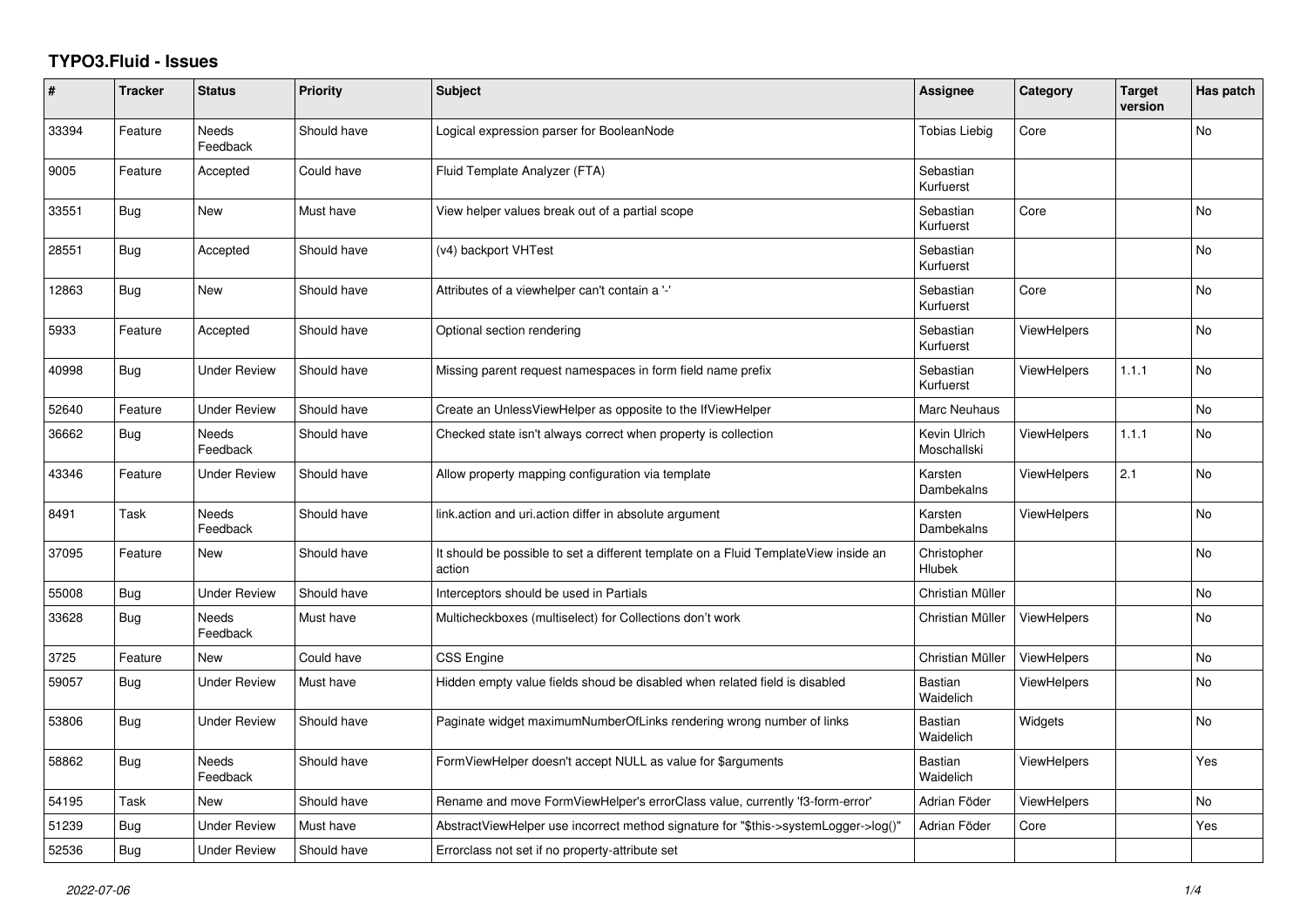| #     | <b>Tracker</b> | <b>Status</b>       | <b>Priority</b> | <b>Subject</b>                                                                        | Assignee | Category           | <b>Target</b><br>version | <b>Has patch</b> |
|-------|----------------|---------------------|-----------------|---------------------------------------------------------------------------------------|----------|--------------------|--------------------------|------------------|
| 48355 | Feature        | New                 | Could have      | Assign output of viewhelper to template variable for further processing.              |          |                    |                          |                  |
| 45345 | Feature        | Needs<br>Feedback   | Should have     | Easy to use comments for fluid that won't show in output                              |          |                    |                          |                  |
| 13045 | Bug            | New                 | Should have     | Entity decode of strings are different between if-conditions and output of variable   |          |                    |                          |                  |
| 9950  | Task           | New                 | Should have     | Binding to nested arrays impossible for form-elements                                 |          | <b>ViewHelpers</b> |                          |                  |
| 9514  | Feature        | New                 | Should have     | Support explicit Array Arguments for ViewHelpers                                      |          |                    |                          |                  |
| 4704  | Feature        | New                 | Should have     | Improve parsing exception messages                                                    |          | Core               |                          |                  |
| 1907  | Feature        | New                 | Could have      | Default values for view helpers based on context                                      |          | Core               |                          |                  |
| 62346 | Feature        | <b>New</b>          | Could have      | f:comment should have high precende                                                   |          | Core               | 3.x                      | No               |
| 44234 | Bug            | <b>Under Review</b> | Should have     | selectViewHelper's sorting does not respect locale collation                          |          | ViewHelpers        | 2.1                      | No               |
| 46289 | Bug            | Needs<br>Feedback   | Should have     | Enable Escaping Interceptor in XML request format                                     |          | View               | 2.0.1                    | <b>No</b>        |
| 45384 | Bug            | New                 | Must have       | Persisted entity object in widget-configuration cannot be deserialized (after reload) |          | Widgets            | 2.0.1                    | <b>No</b>        |
| 65424 | Bug            | <b>Under Review</b> | Should have     | SelectViewHelper must respect option(Value Label)Field for arrays                     |          | ViewHelpers        |                          | <b>No</b>        |
| 60271 | Feature        | New                 | Should have     | Paginate viewhelper, should also support arrays                                       |          |                    |                          | No               |
| 60181 | Feature        | New                 | Could have      | Caching mechanism for Fluid Views/Templates                                           |          | View               |                          | No               |
| 60003 | Feature        | New                 | Should have     | Add required-Attribute to f:form.password                                             |          | ViewHelpers        |                          | <b>No</b>        |
| 58983 | Bug            | New                 | Should have     | format.date does not respect linebreaks and throws exception                          |          |                    |                          | No               |
| 58921 | Bug            | New                 | Should have     | f:form.* VHs crash if NOT inside f:form but followed by f:form                        |          |                    |                          | No               |
| 57885 | Bug            | New                 | Must have       | Inputs are cleared from a second form if the first form produced a vallidation error  |          |                    |                          | No               |
| 56237 | Task           | New                 | Should have     | in-line (Condition) ViewHelpers should not evaluate on parsing                        |          |                    |                          | No               |
| 54284 | Bug            | New                 | Should have     | Default Option for Switch/Case VH                                                     |          | ViewHelpers        |                          | No               |
| 52591 | Bug            | New                 | Should have     | The Pagination Widget broken for joined objects                                       |          |                    |                          | No               |
| 51277 | Feature        | New                 | Should have     | ViewHelper context should be aware of actual file occurrence                          |          |                    |                          | No               |
| 51100 | Feature        | <b>New</b>          | Must have       | Links with absolute URI should have the option of URI Scheme                          |          | <b>ViewHelpers</b> |                          | No               |
| 50888 | Bug            | <b>Under Review</b> | Should have     | WSOD by changing name of section and if Fluid caches are generated                    |          |                    |                          | No.              |
| 49756 | Feature        | <b>Under Review</b> | Should have     | Select values by array key in checkbox viewhelper                                     |          |                    |                          | No               |
| 49600 | Bug            | New                 | Should have     | f:form tag shown as a HTML on frontend                                                |          | ViewHelpers        |                          | No               |
| 49038 | <b>Bug</b>     | New                 | Must have       | form.select does not select the first item if prependOptionValue is used              |          |                    |                          | No               |
| 47669 | Task           | New                 | Should have     | FormViewHelper does not define the default request method                             |          |                    |                          | No               |
| 47006 | Bug            | <b>Under Review</b> | Should have     | widget identifier are not unique                                                      |          |                    |                          | No               |
| 46545 | Feature        | New                 | Should have     | Better support for arrays in options of SelectViewHelper                              |          |                    |                          | No               |
| 46257 | Feature        | <b>Under Review</b> | Should have     | Add escape sequence support for Fluid                                                 |          | Core               |                          | No               |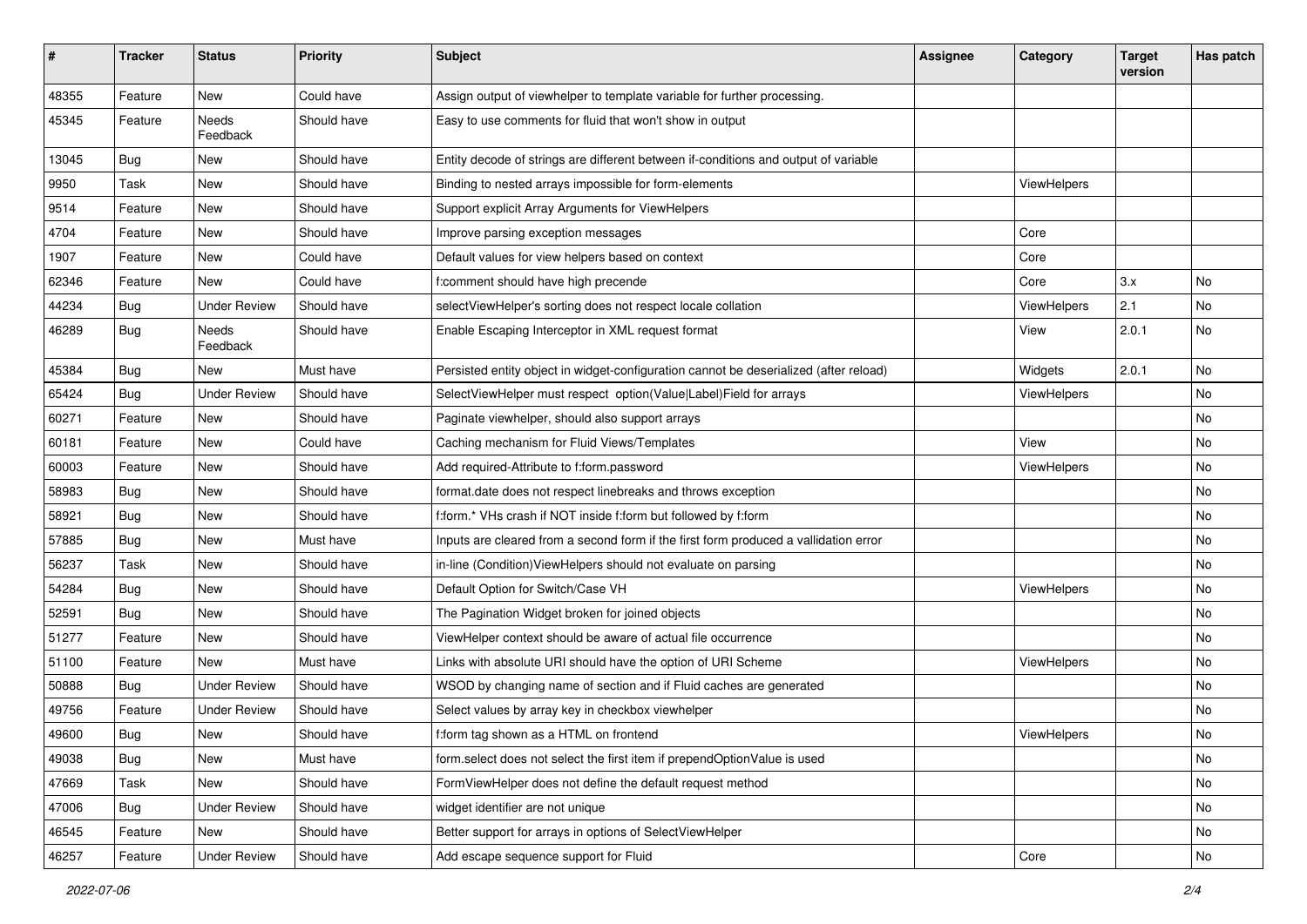| ∦     | <b>Tracker</b> | <b>Status</b>            | <b>Priority</b>      | <b>Subject</b>                                                                                              | <b>Assignee</b> | Category    | <b>Target</b><br>version | Has patch |
|-------|----------------|--------------------------|----------------------|-------------------------------------------------------------------------------------------------------------|-----------------|-------------|--------------------------|-----------|
| 46091 | Task           | <b>Needs</b><br>Feedback | Should have          | Show source file name and position on exceptions during parsing                                             |                 |             |                          | No        |
| 45394 | Task           | New                      | Should have          | Forwardport Unit test for standalone view                                                                   |                 | View        |                          | No        |
| 45153 | Feature        | New                      | Should have          | f:be.menus.actionMenuItem - Detection of the current select option is insufficient                          |                 |             |                          | No        |
| 43072 | Task           | New                      | Should have          | Remove TOKENS for adding templates fallback in Backporter                                                   |                 | View        |                          | No        |
| 43071 | Task           | New                      | Should have          | Remove TOKENS for adding fallback teplates in B                                                             |                 |             |                          | No.       |
| 42743 | Task           | New                      | Should have          | Remove inline style for hidden form fields                                                                  |                 |             |                          | No        |
| 42397 | Feature        | New                      | Should have          | Missing viewhelper for general links                                                                        |                 |             |                          | No        |
| 40081 | Feature        | New                      | Should have          | Allow assigned variables as keys in arrays                                                                  |                 |             |                          | No        |
| 40064 | Bug            | New                      | Must have            | Multiselect is not getting persisted                                                                        |                 | ViewHelpers |                          | No        |
| 39990 | Bug            | New                      | Should have          | Same form twice in one template: hidden fields for empty values are only rendered<br>once                   |                 | Core        |                          | No        |
| 39936 | Feature        | New                      | Should have          | registerTagAttribute should handle default values                                                           |                 | ViewHelpers |                          | No        |
| 38369 | Bug            | <b>New</b>               | Must have            | Resource ViewHelpers should not fall back to request package                                                |                 | View        |                          | No.       |
| 38130 | Feature        | New                      | Should have          | Checkboxes and multiple select fields should have an assignable default value                               |                 |             |                          | No        |
| 37619 | Bug            | New                      | Should have          | Fatal Error when using variable in name attribute of Section ViewHelper                                     |                 | ViewHelpers |                          | No        |
| 36655 | Bug            | New                      | Should have          | <b>Pagination Links</b>                                                                                     |                 | Widgets     |                          | No        |
| 36410 | Feature        | New                      | Should have          | Allow templates to send arguments back to layout                                                            |                 | ViewHelpers |                          | No        |
| 34682 | Bug            | <b>Under Review</b>      | Should have          | Radio Button missing checked on validation error                                                            |                 | ViewHelpers |                          | No.       |
| 34309 | Task           | New                      | Could have           | Unknown ViewHelpers cause exception - should be handled more graceful                                       |                 | ViewHelpers |                          | No        |
| 33215 | Feature        | New                      | Should have          | RFC: Dynamic values in ObjectAccess paths                                                                   |                 |             |                          | No.       |
| 31955 | Feature        | New                      | Should have          | f:uri.widget                                                                                                |                 | Widgets     |                          | No        |
| 30555 | Feature        | New                      | Could have           | Make TagBuilder more extensible                                                                             |                 | Core        |                          | No        |
| 28554 | <b>Bug</b>     | New                      | Should have          | (v4) implement feature flag to disable caching                                                              |                 |             |                          | No        |
| 28553 | Bug            | New                      | Should have          | improve XHProf test setup                                                                                   |                 |             |                          | No        |
| 28552 | Bug            | New                      | Should have          | (v5) write ViewHelper test for compiled run; adjust functional test to do two passes<br>(uncached & cached) |                 |             |                          | No        |
| 28550 | <b>Bug</b>     | New                      | Should have          | (v4) make widgets cacheable, i.e. not implement childnodeaccess interface                                   |                 |             |                          | No        |
| 28549 | <b>Bug</b>     | New                      | Should have          | make widgets cacheable, i.e. not implement childnodeaccess interface                                        |                 |             |                          | No        |
| 27607 | Bug            | New                      | Must have            | Make Fluid comparisons work when first element is STRING, second is NULL.                                   |                 | Core        |                          | No        |
| 26664 | Task           | New                      | Won't have this time | Clean up Form ViewHelpers                                                                                   |                 | ViewHelpers |                          | No        |
| 26658 | Task           | New                      | Won't have this time | Make Form ViewHelpers consistent                                                                            |                 | ViewHelpers |                          | No        |
| 10911 | Task           | New                      | Should have          | Tx_Fluid_ViewHelpers_Form_AbstractFormViewHelper->renderHiddenIdentityField<br>should be more reliable      |                 | ViewHelpers |                          | No        |